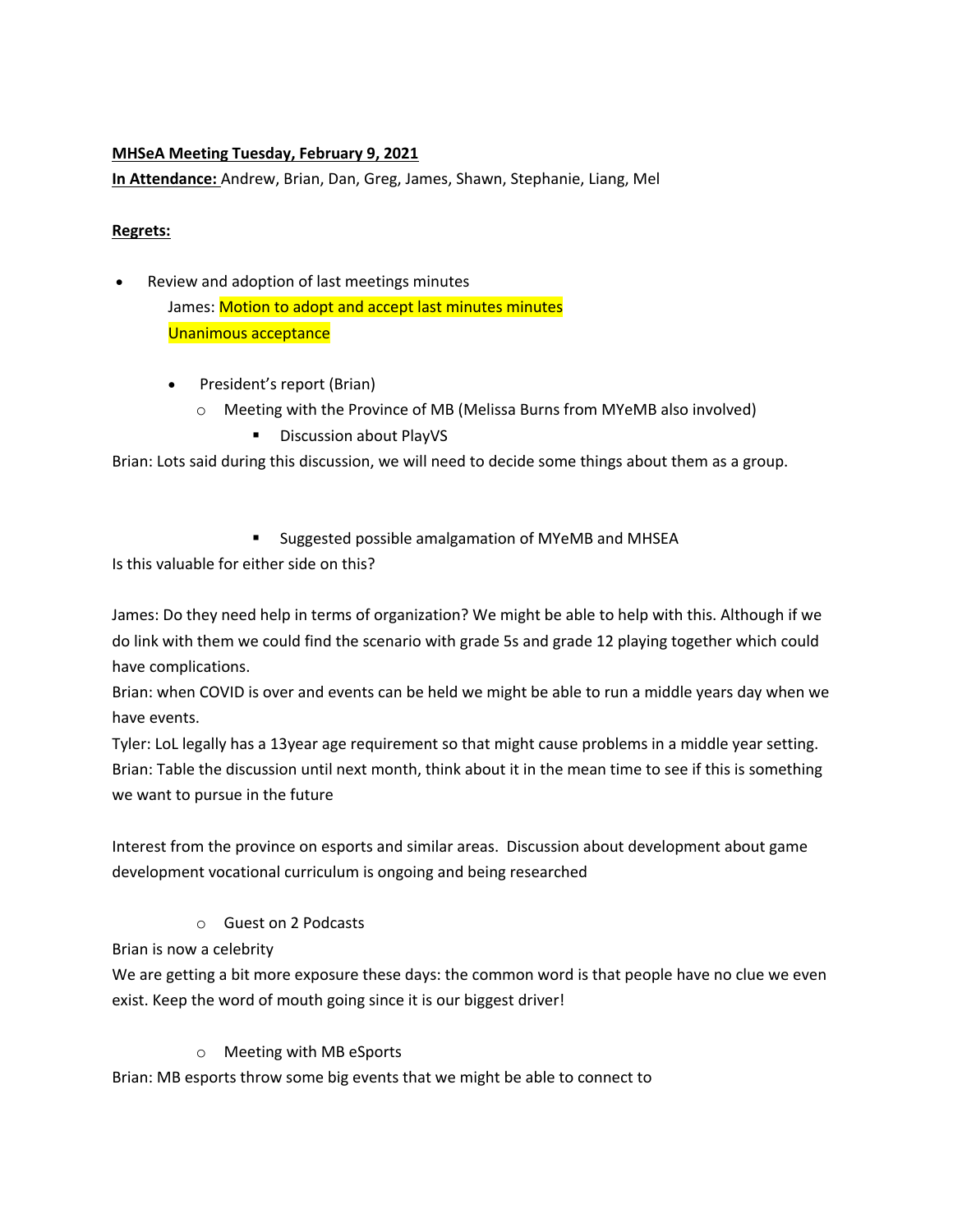Mel: Expanding significantly and wanting to support local and grassroot projects. We will resume events when COVID will allow and you guys are welcome to join!

#### o Promoting LoL

Brian: still try to promote this to friends and colleagues. Word of mouth is the best way to get this going. I have been connected to multiple admin and staff at schools outside of Winnipeg about this season.

## • VP Report (James)

o Planning for March LoL update

James: 1 team is registered. Only streaming should be done in spectator mode, read the rules I sent out regarding this. Some more schools have shown interest, I'm hoping this increases the rivalries between other schools so we can have more interested.

James: Encourage sending out information to all levels of the education system. Send to teachers, admin, support staff, etc.

## • VP Report (Tyler)

Tyler: Had a PlayVS meeting, at this time nothing new to report with this group

• Treasurer Report (Stephanie)

Steph: Look at my pretty table:

|  | Feb 9 Current Balance     | `S | 921.95   |
|--|---------------------------|----|----------|
|  | <b>Brian Refund Total</b> | s  | (486.93) |
|  | Steph Refund Total        | :S | (333.59) |
|  | still need to withdraw    | -S | (75.00)  |
|  | Incoming (from RL)        | s  | 525.00   |
|  | new balance               | 15 | 551.43   |

Steph: Stay price conscience about prizes for championships please.

• Elections as per the constitution (Brian)

Brian: When are elections taking place. The date needs to take place to give the upcoming exec time to prepare for next year

#### May should be the time this happens

Motion: Amend the constitution that elections will take place during May meetings from now on. Motion passed (unanimous)

• Prizes for championships (Tyler)